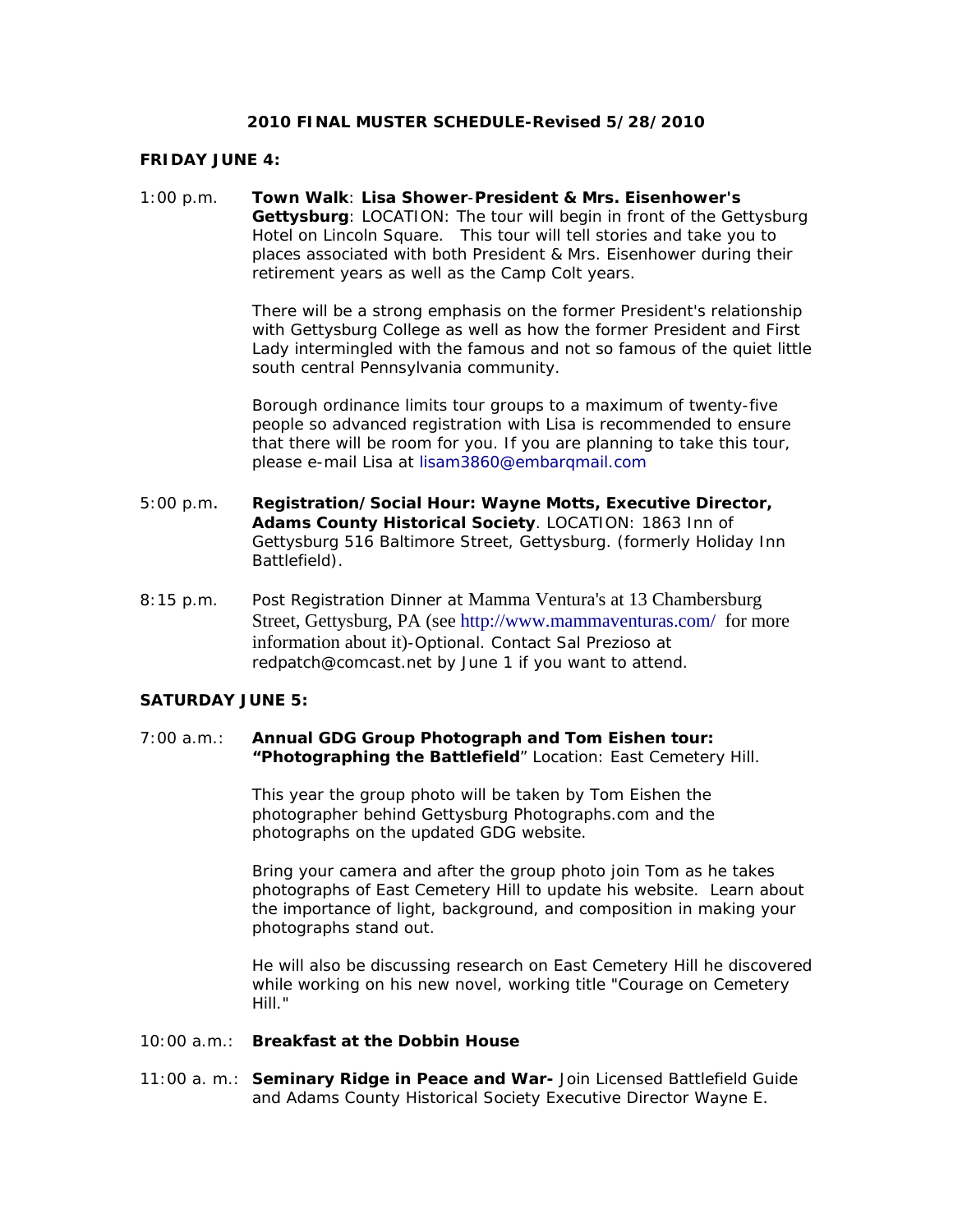Motts on a brief tour outside the famous Seminary Building, known today as Schmucker Hall (yes the one with the cupola). This structure was used as a key observation post on July 1, 1863 by Union General John Buford and then as a field hospital for both sides both during and after the battle. Wayne will then take the group inside the building and show some of the Society's rarest artifacts related to the Civil War, Battle of Gettysburg and other historical time periods. A visit to the third floor exhibits is also included which houses a Civil War gallery. The entire tour is about 1 hour in length. **Participants must be able to traverse three flights of stairs**.

A \$10.00 donation per person is requested with all proceeds going to the Society which is non-profit. Trips to the cupola are available for a donation of \$100.00 per person in addition to the regular tour donation. **Persons desiring the special cupola tour should confirm with Sal Prezioso at [redpatch@comcast.net](mailto:redpatch@comcast.net) no later than 28 May 2010. Participants must be able to traverse 5 flights of stairs** and each person is required to sign a liability waiver. No person under 16 years of age may visit the cupola, and any person under 21 years of age must be accompanied by a parent or guardian. Once again all proceeds collected for the tour benefit the Society.

11:30 a.m.: **Chris Army: SEGWAY TOUR "Willard's Brigade":** "The secret of redemption lies in remembrance." *von Weizsaecker:* The dark cloud of the "Harper's Ferry Stigma" followed the brigade of Colonel George Willard on the march to Gettysburg. Redemption would be found in the actions of the brigade on the  $2^{nd}$  and  $3^{rd}$  day of the Battle as they endured hard marches and tough fighting.

> This tour will examine the actions of Colonel Willard's brigade on Day 2 and 3 including the actions surrounding Watson's battery and the  $111<sup>th</sup>$ ,  $125<sup>th</sup>$ ,  $126<sup>th</sup>$  and  $39<sup>th</sup>$  NY. The regiments were sent into various positions by General Hancock in an attempt to plug the gaps during Barksdale's charge on day 2 and as the men defended Cemetery Ridge during the PPT Charge a day later.

> *Registration for the tour is limited to 18 participants as we will tour the actions of this brigade on Segways***. Meet at the parking area at the corner of Wheatfield Road and Sedgwick Avenue. Maximum of six cars allowed so car pooling is a must. NOTE: there will be some time lapse between stops based on rules regarding the maximum group size of no more the 8 on the road at any given time.** If you have a biking helmet, you might want to bring it along with you. If we end up with a full house on the tour you might not get the helmet size you need. *Last: PLEASE REGISTER FOR THIS TOUR NO LATER THAN May 24th.* **We need to get the final count to Segway Tours. Once our head count is set, all other Segways will be released so that they can actually generate revenue for Segway Tours.** *You can register by emailing me at c\_army@hotmail.com.*

**Note: it is recommended the participants stop by SegTours behind "The Mine" for some practice at operating the Segway on a hill. The GDG and Chris Army wish to thank Bob Velke and**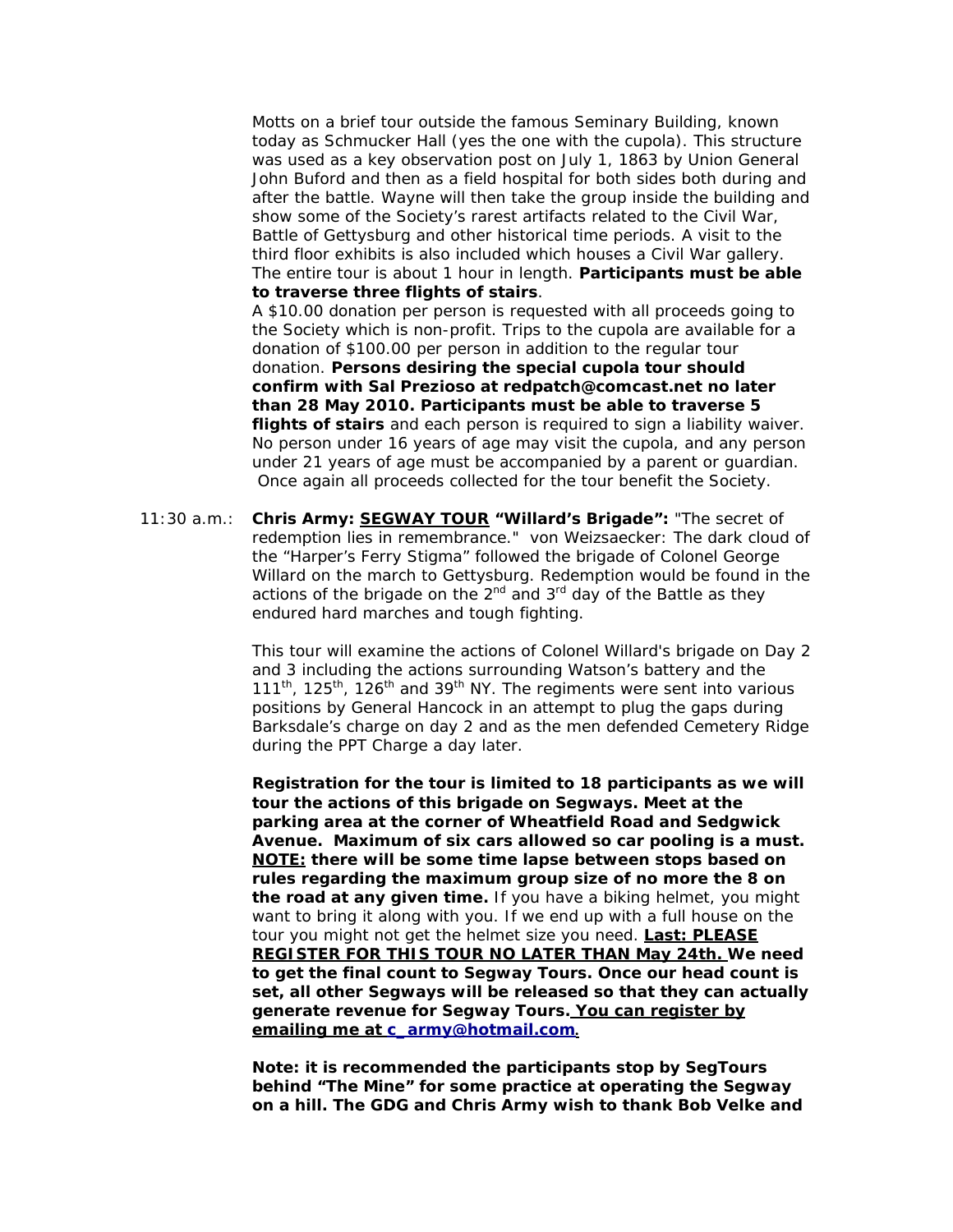**the folks at SegTours for their generosity in allowing us to use the Segways free of charge for this tour!! Also note the Segway tour escorts are not being paid for this tour so tipping is encouraged**.

2:00 p.m.: **J.D. Petruzzi-Fighting Around Cashtown Inn**: *Location: Tour will be by car pool; Assembly point: Parking lot of Schmucker Hall*. Our main event is to look at the locations for the "Cashtown Ambush" that took place on June 23, 1863 when local citizens ambushed a detail of the 14th Virginia Cavalry that had marched through the pass. One of the cavalrymen, Pvt. Eli Amick, was shot and killed. Because we will be traveling the historic corridor from Gettysburg west through Cashtown and into the pass, we will point out and discuss many locations and events of the campaign - travel routes of various elements of the Army of Northern Virginia, the June 26 skirmish at Marsh Creek, taverns and homes, etc.

> *Since we will be traveling west on Rt. 30 about 10 miles (partly on the modern Rt. 30) to the far side of Cashtown, then turning left to travel east on the historic road trace to and through Cashtown, we want to keep the number of vehicles to a minimum. The Lutheran Seminary at Gettysburg has graciously consented to let the participants in this GDG tour leave their cars in the Seminary lot, which is west of Schmucker Hall, (Off of Seminary Ridge) for the tour between 2-4 PM on Saturday June 5, 2010. Many thanks to the Seminary and to Wayne Motts for arranging it.*

*If anyone planning to take this tour has a vehicle that can accommodate multiple passengers and is willing to be a car pool driver on the tour, we'd appreciate it if you would contact J.D. Petruzzi by e-mail at [jdpetruzzi@live.com](mailto:jdpetruzzi@live.com) to let him know you'll be available.* 

2:00 PM: **George Deutsch:** *STRONG VINCENT'S BRIGADE AND THE DEFENSE OF LITTLE ROUND TOP: LOCATION: The tour will start at the Warren statue on LRT.* Joshua Chamberlain and the 20th Maine have been made famous, but what about the rest of the brigade heroically led by Strong Vincent? This tour will concentrate on the other three regiments - 83rd Pa., 44th NY & 16th Mich. - who also fought against Law's and Robertson's brigades. Additionally we'll give a nod to Warren, Chamberlain, O'Rourke, Hazlett and Weed as we cover the defense of Little Round Top. As a bonus, we'll visit LRT's burial area, a forgotten piece of hallowed ground.

> There will be some uneven - up & down walking - but no long treks. We'll try to keep it from being too strenuous.

Tour leader George Deutsch is the designer of the "Hold the Ground" wayside marker on LRT that features Vincent & Chamberlain. He is